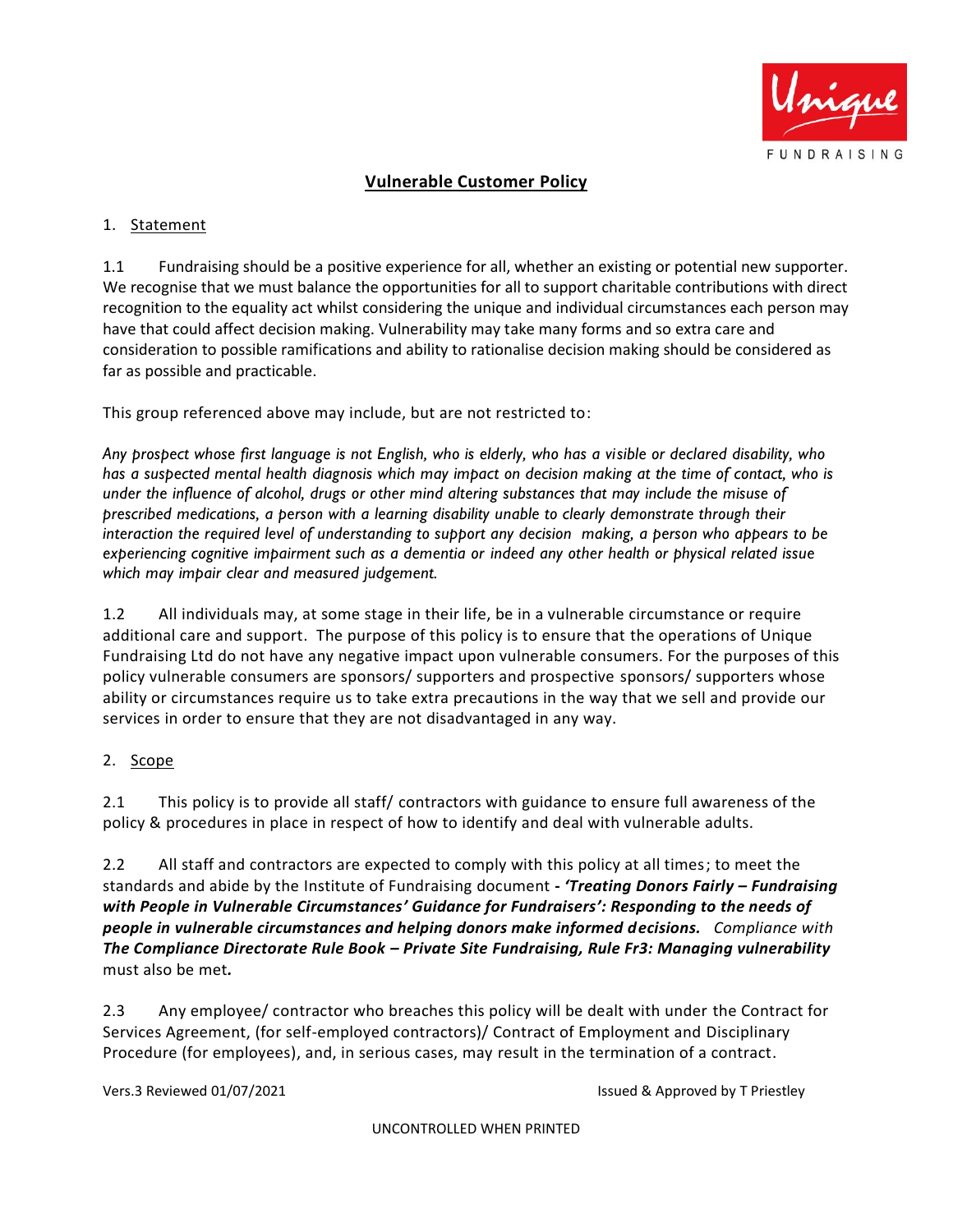### 3. Considerations for Covid-19

3.1 Some people may have pre-existing medical conditions which render them more vulnerable to the dangers of Covid-19 infection. Fundraising staff should identify where possible and be aware of people who fall into vulnerable and extremely vulnerable categories so they can ensure that they are given adequate protection and support to enable them to comply with government health recommendations in respect of Covid-19. Full details are covered in the Covid-19 – Fundraising Risk Assessment.

3.2 Fundraisers should also be vigilant when speaking with and responding to people vulnerable from the effects of Covid-19. This may be; general anxiety, financial due to losing employment or income, emotionally due to personal illness with Covid-19 or illness or the loss of family/ friends.

### 4. Financial Vulnerability - Self-Exclusion – Procedure

4.1 A self-exclusion request may come directly to a fundraiser whilst on site/ in venue, through a welcome call made by a member of the verification team, or from a phone call made by a member of the public to the Unique Fundraising office.

4.2 If a member of the public has indicated that they would like to discuss self-exclusion from participation in gambling, arrangements will be made for them to either speak to the HR/ Compliance Manager at Unique Fundraising as soon as possible, or the contact details for **begambleaware** will be given.

If the member of the public has proceeded with a sign up, a note will be made by the fundraiser to flag as vulnerable and followed up with a call from the HR/ Compliance Manager to discuss their circumstances.

4.3 If a member of the public discloses gambling concerns or is certain that they wish to self-exclude the fundraiser will not sign them up for any lottery products and will direct them for advice/ to self-exclude through;.

### **<https://www.begambleaware.org/self-exclusion> Tel: 0808 8020 133**

*4.4 Should a member of the public sign up and later disclose gambling concerns through a welcome call or through a call to the office, they will be flagged as vulnerable. This would be followed up by a call from the HR/ Compliance Manager who would discuss their situation, cancel the sign up if deemed appropriate and direct them to begambleaware for further support. A record of this would be kept by the HR/ Compliance Department.*

# 5. Responsibility for implementation of the policy

5.1 The HR/ Compliance Manager is responsible for monitoring and reviewing the operation of this policy and making recommendations for changes to minimise risks to the Company. We reserve the right to amend this policy as appropriate at any time, and that any amendments will be notified to you.

5.2 All staff/ contractors are responsible for their own compliance within this policy and for ensuring that it is consistently applied. All staff/contractors should ensure that they take the time to read and understand it. Any breach of the policy should be reported to their immediate manager.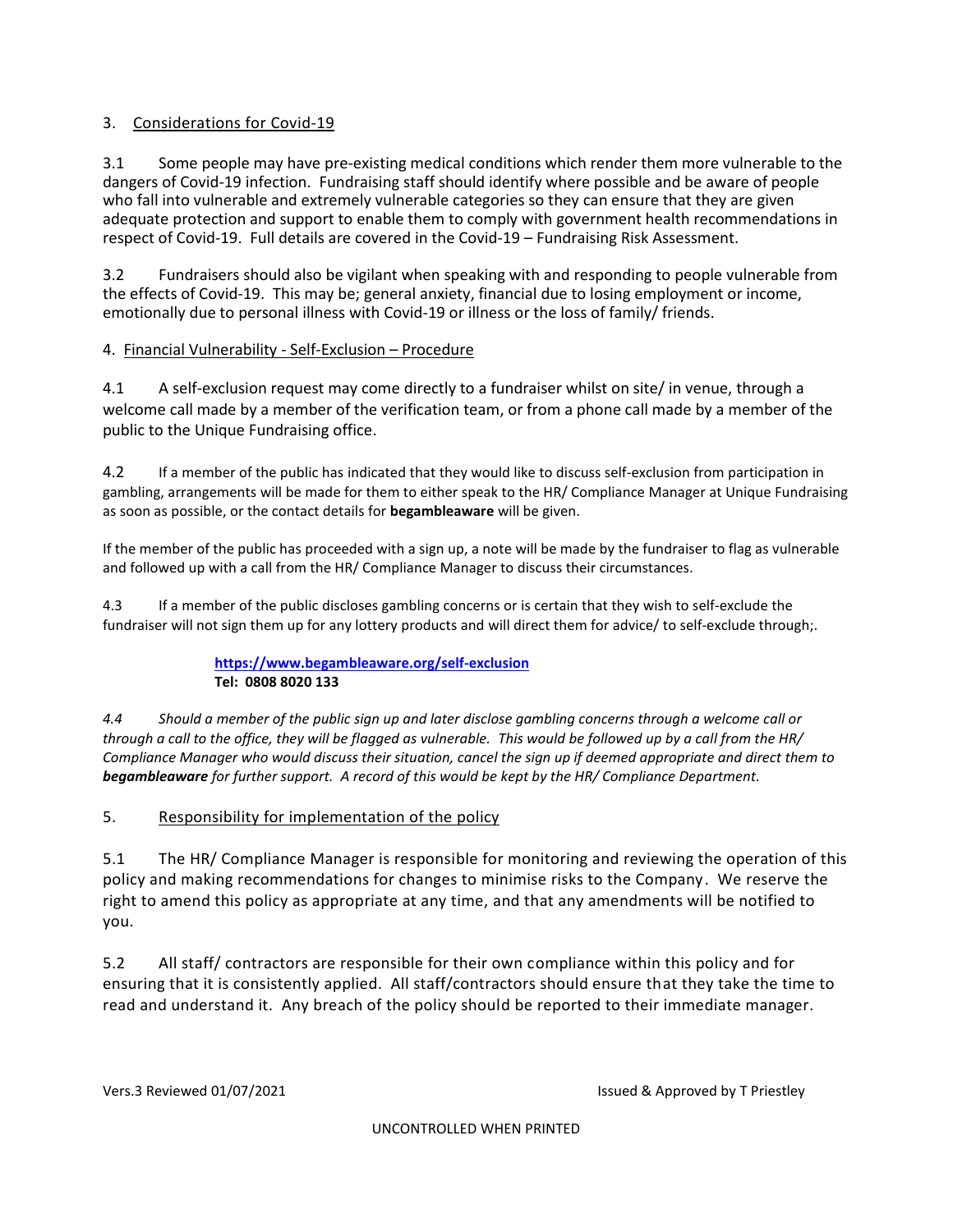## 6. Training & Compliance

6.1 The following training will be conducted in accordance with the Institute of Fundraising guidance 'Treating Donors Fairly' document. Training will incorporate an awareness of 'Indicators which could mean that an individual is in a vulnerable circumstance or needs additional support'. All fundraisers will be informed of the procedure for dealing with vulnerable customers detailed in Paragraph 5:

## **Induction/ Compliance Training** –

- Training will be initially conducted during Induction/Compliance Training.
- Re-training will be conducted at least annually; in particular on return to work post the Covid-19 pandemic.
- This policy document will be read and signed as understood.
- A Compliance Test will be taken and must be passed to allow a fundraiser to provide their services to the company as a fundraiser.

### **Refresher/ Compliance Training** –

- Regular refresher/ compliance training will be conducted at Head Office as deemed necessary. This includes group training or one-to-one sessions which may be deemed necessary, for example; following a complaint, an anomaly picked up during the verification process, a mystery shop.
- Refresher training will be conducted with Managers/ CTSOs at regular periodic meetings as deemed necessary.

### **Compliance Checks** –

- Compliance and understanding of this policy will be checked during fundraisers' one-on-one visits by Managers, and further training will be given when a need is identified.
- Verification calls any anomalies raised during this process will be flagged up to the HR/ Compliance Manager and addressed accordingly.
- Mystery Shops will be conducted by Unique Fundraising, the charity client and the IoF to check compliance.
- The I of F's 'Treating Donors Fairly' Guidance and The Compliance Directorate Rule Book-Private Site Fundraising have been uploaded to the iPad. These documents must be read and understood by all fundraisers and referred to as deemed necessary. A test of both documents will be conducted and passed on a 6 monthly basis to allow a fundraiser to continue providing their services.
- This Policy will be re-circulated at least annually, when any amendments are made, and as deemed necessary by the HR/ Compliance Manager.

### 7. Procedure for Dealing with vulnerable customers

### Examples of People in vulnerable circumstances

The following is a non-exhaustive list of examples of people in vulnerable circumstances:

• Whose first language is not English

Vers.3 Reviewed 01/07/2021 **In the state of the Contract Contract Contract Contract Contract Contract Contract Contract Contract Contract Contract Contract Contract Contract Contract Contract Contract Contract Contract Con** 

UNCONTROLLED WHEN PRINTED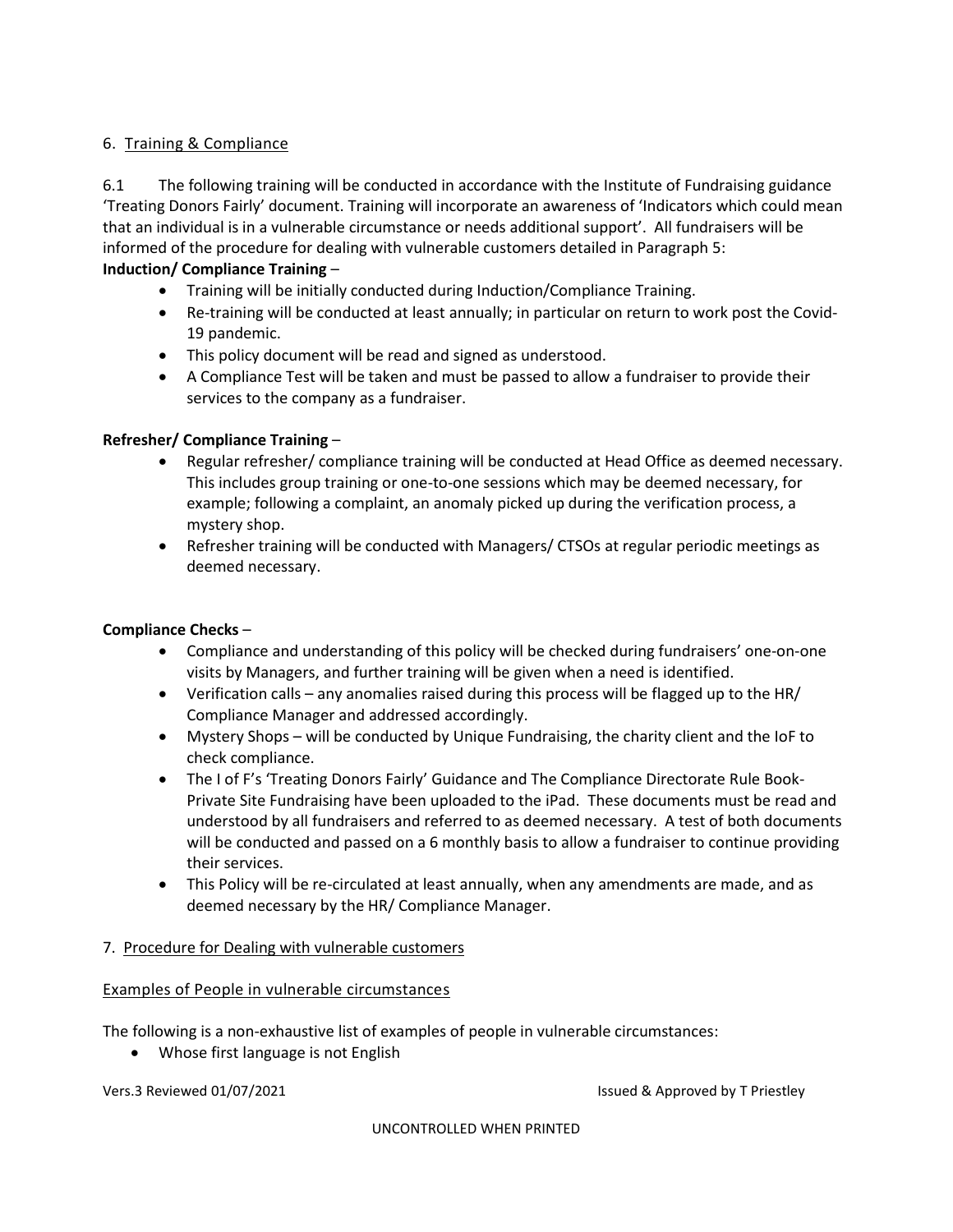- Elderly (over the Age of 70)
- Has a visible physical disability
- Has a suspected mental disability
- Who is under the influence of alcohol or drugs
- Who is Incoherent or appears senile
- Has learning difficulties
- Who is experience a time of stress or anxiety (e.g. bereavement, redundancy, Covid-19)
- Financial vulnerability (where supporting the charity may impact on their ability to sufficiently care for themselves or leave them in financial hardship)
- Who has dementia or Alzheimer's or any health-related disadvantage that could be deemed to affect their judgement
- Covid-19 Pandemic see para.3

Head Office will be notified of any customer who is signed up deemed and potentially in the people in vulnerable circumstances bracket above. Action to be taken as follows;

- $\circ$  The fundraiser will record a note on the iPad of the details and circumstances of the sign up with confirmation that the sign up has been completed iaw I o F's guidance.
- $\circ$  A note will be made for the sign up for every supporter aged 70 years or over to allow processing via the iPad. This note is to flag any vulnerable circumstances and confirm the supporter's suitability to sign up iaw this policy and the IoF's guidance. The fundraiser must check that the supporter fully understands the details of the sign up and is happy to support.
- $\circ$  A member of the verification team will make a welcome call and the HR/ Compliance Manager will be notified of the details/ outcome. The call will be listened to and a full compliance check conducted.
- o Any special requests at the verification call will be passed on to the client
- Any sign-ups deemed not to be compliant will result in the cancellation, and any breaches this policy will be dealt with i.a.w. Para 2.3.
- The iPad will not allow any supporter under the age of eighteen to be signed up for a Direct Debit. Fundraisers will direct anyone under the age of 18 to the charity directly to donate should they wish.
- At the request of the Charity Client or HR/ Compliance Manager, any individuals deemed vulnerable will be notified to IT and their bank details will be blocked to stop them signing up again. In the event of such an individual signing up, their sign up with go into 'pending' and will be notified to IT. The charity client will then be notified of the incident by the HR/ Compliance Manager.
- We will maintain a record of all supporters identified as vulnerable, and cancellations will be notified to the charity client.